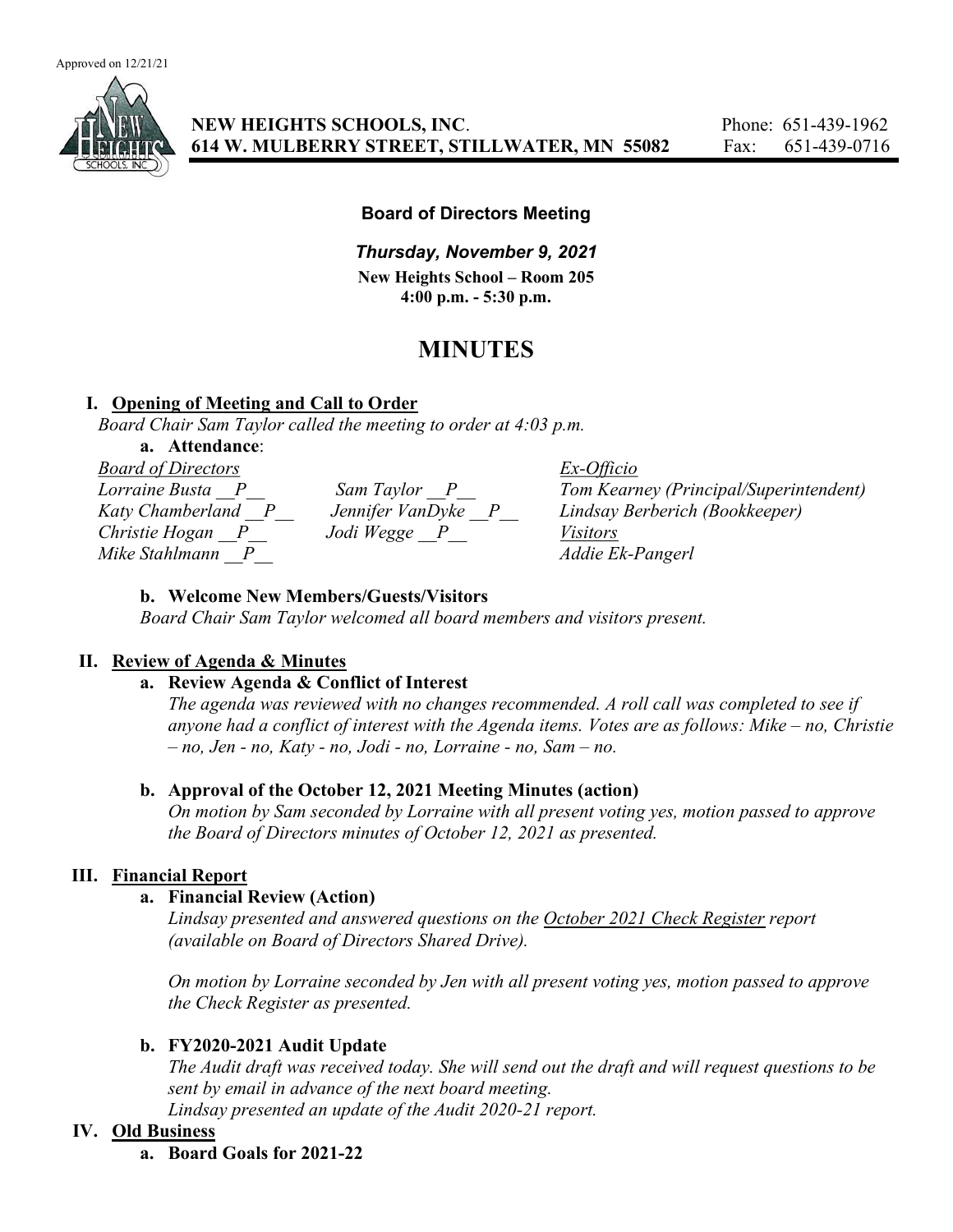i. Support the brand awareness committee by monthly tracking and monitoring social media involvement, community engagement and similar activities.

Christie, Katy and Lindsay presented and answered questions about the Brand awareness committee. Board members were asked to contribute by sharing and liking posts and writing recommendations on GreatSchools.com. Our goal is to have 10 families review New Heights School on GreatSchools.com by May 27th, 2022.

ii. Monitor and assess the schools progress towards meeting the authorizer contract goals on a quarterly basis to determine appropriate responses and actions.

Sam discussed this goal. The progress will be more easily evaluated after the next testing cycle in January.

iii. Develop an outline for a five-year strategic plan by December 2021 and finalize the plan by December 2022 with the intent to implement in 2023 school year.

A subcommittee was formed to work towards this goal. A work session will be scheduled for the future.

#### V. New Business

## a. World's Best Workforce Summary Report(Katy/Tom)

Katy led a discussion on the performance improvement plan. There are annual requirements. Katy reviewed the WBWF 2020-2021 Summary on PowerPoint (available on the common drive). One of the goals was not measurable due to Covid-19. Similar goals were presented for this school year, being aware some may need to change due to the effects of Covid-19. There was discussion on the goal results as well as future goals.

On motion by Katy seconded by Christie with all present voting yes, motion passed to approve our World's Best Workforce Summary.

#### b. Staff Presentation to the Board (Addie)

Addie Ek-Pangerl went through the Google Slides presentation she prepared for the board (it is available on the Board of Directors Google Shared Drive). Addie is the science teacher for grades 6-12. General questions were asked and answered. The board thanked her for her presentation.

#### VI. Policy Review (action)

- a. Policy Revisions for Approval
	- i. #806- Crisis Management Policy (Christie)

Christie led a discussion reviewing this document. On motion by Christie seconded by Jodi with all present voting yes, motion passed to approve the Policy #806- Crisis Management Policy as recommended.

ii. #501- School Weapons (Jen)

Jen led a discussion reviewing this document. Jen found a few minor revisions. The school's stance on "zero tolerance" was discussed. The school believes in discretion.

On motion by Jen seconded by Lorraine with all present voting yes, motion passed to approve the Policy #501- School Weapons as recommended.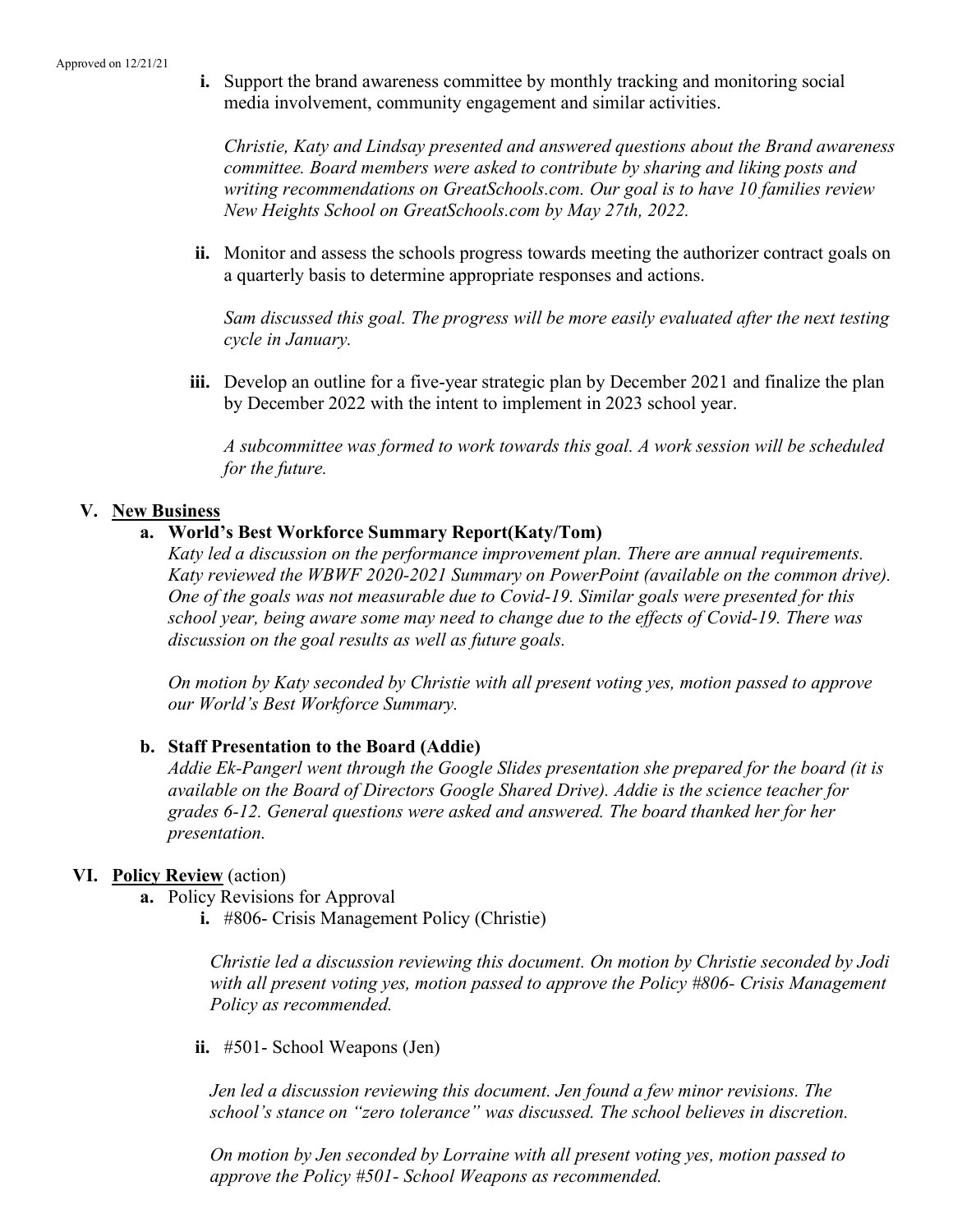iii. #515- Protection and Privacy of Pupil Records (Jodi)

Jodi led a discussion reviewing this document and recommended changes without the attachments. Retention of student record requirements are currently being reviewed by Lorraine.

On motion by Jodi seconded by Christie with all present voting yes, motion passed to adopt the Policy #515- Protection and Privacy of Pupil Records as presented.

iv. #522- Title IX Sex Nondiscrimination Policy, Greievance Procedure and Process. (Jen)

Jen led a discussion reviewing this document and recommended minor changes. This policy is reviewed every year.

On motion by Jen seconded by Lorraine with all present voting yes, motion passed to adopt the Policy #522- Student Sex Nondiscrimination Policy as presented.

b. Policies for December

i. #722 - Public Data Requests (Sam)

Lorraine led a discussion on this policy. Sam agreed to review this policy.

## VII. Administrator's Report

Tom Kearney gave a report on the state of the school including the following:

- Student Statistics: We currently have 115 students. 122 students overall, 62 boys and 60 girls.
	- o Attendance is creeping up to 88.76%.
	- o ADM: 113
	- o Budget: 116
	- o 20 adds, 8 drops
- ESSER funds: We are currently working to correct applications for the most recent funding opportunities. We are able to spend some of the funds from previous allocations.
- Funds for COVID-testing: Application submitted. Kits to send home and use with the Vault system. Bring the tests back to school to be mailed in. Nasal swab testing will be available for staff members.
- Covid cases: Our school has had several positive cases this year which have resulted in quarantine, yet most cases have been borderline. Families will be informed and provided with the information available as well as the options for students.
- Audit Report: We are down to one material weakness this year. The report will be sent out to Board members in the next day or two. We have gained a substantial amount in our fund balance this year.
- Conferences: Conference night was changed due to staff conflicts. Now conferences will be held from 4-7pm on Thursday, November 18th.

#### VIII. Receive Donations

None

IX. Other (not to exceed 5 minutes) Nothing new discussed.

#### X. Set Agenda for Next Meeting

a. Date & Time (December 14, 4:00pm, New Heights School - Room 205)